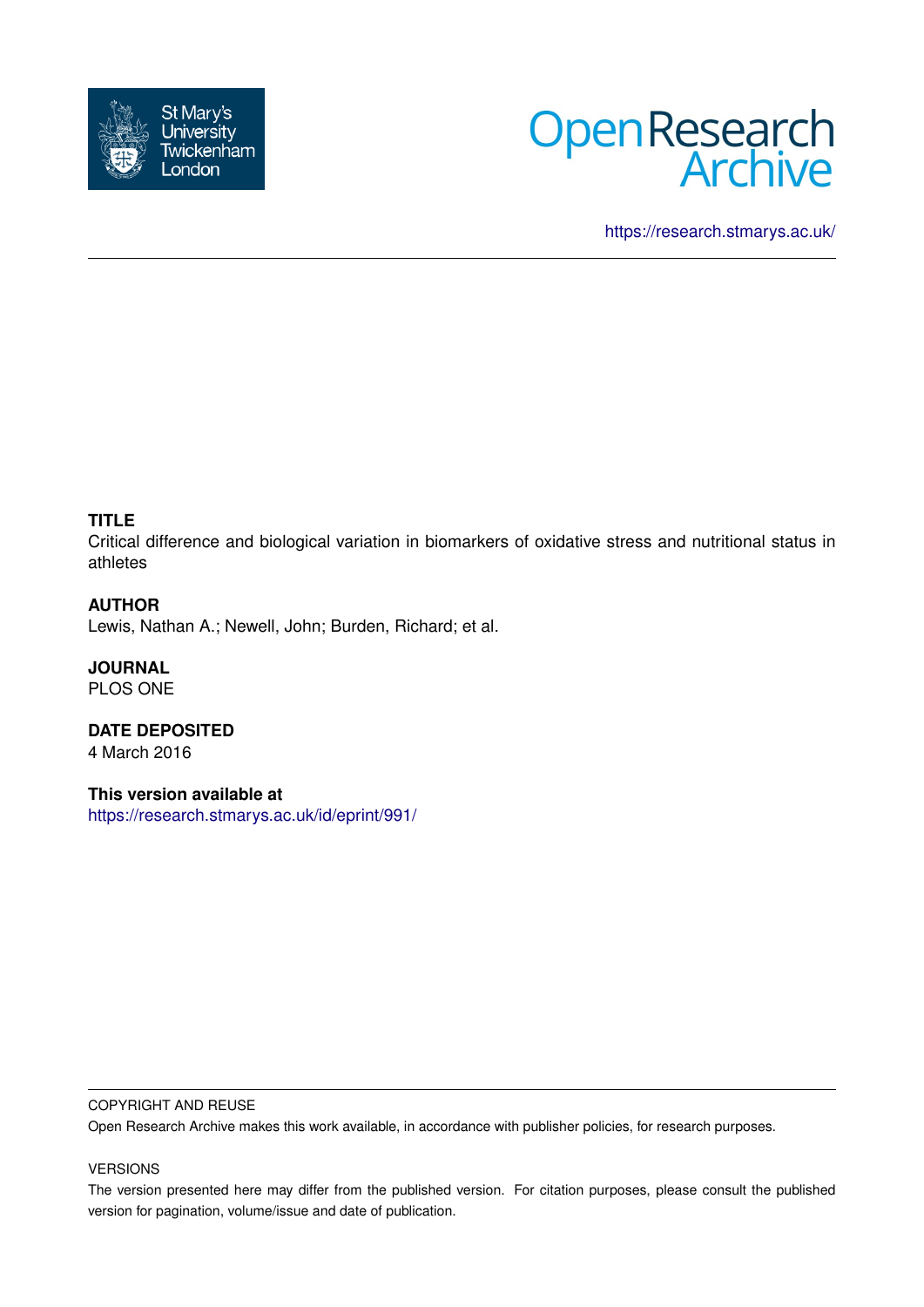

# **G** OPEN ACCESS

Citation: Lewis NA, Newell J, Burden R, Howatson G, Pedlar CR (2016) Critical Difference and Biological Variation in Biomarkers of Oxidative Stress and Nutritional Status in Athletes. PLoS ONE 11(3): e0149927. doi:10.1371/journal.pone.0149927

Editor: Rodrigo Franco, University of Nebraska-Lincoln, UNITED STATES

Received: October 29, 2015

Accepted: February 5, 2016

Published: March 1, 2016

Copyright: © 2016 Lewis et al. This is an open access article distributed under the terms of the [Creative Commons Attribution License,](http://creativecommons.org/licenses/by/4.0/) which permits unrestricted use, distribution, and reproduction in any medium, provided the original author and source are credited.

Data Availability Statement: All relevant data are within the paper.

Funding: This study was financially supported by the research support fund in the School of Sport, Health and Applied Science at St Mary's University, Twickenham. The company ORRECO Ltd. had no role in funding the study, provided support in the form of salaries for authors N.A.L., C.A.P., and R.B., and did not have any additional role in the study design, data collection and analysis, decision to publish, or preparation of the manuscript. J.N. is a scientific advisor to ORRECO Ltd. only. ORRECO Ltd. makes no contribution to his salary.

RESEARCH ARTICLE

# Critical Difference and Biological Variation in Biomarkers of Oxidative Stress and Nutritional Status in Athletes

Nathan A. Lewis<sup>1,2,3</sup>\*, John Newell<sup>3,4</sup>, Richard Burden<sup>1,2,3</sup>, Glyn Howatson<sup>5,6</sup>, Charles R. Pedla $r^{2,3,7}$ 

1 English Institute of Sport, Athletes Training Village, University of Bath, Bath, United Kingdom, 2 School of Sport, Health and Applied Science, St Mary's University, Twickenham, London, United Kingdom, 3 ORRECO, Institute of Technology, Sligo, Ireland, 4 School of Mathematics, Applied Statistics and Mathematics, National University of Ireland, Galway, Ireland, 5 Department of Sport, Exercise and Rehabilitation, Northumbria University, Newcastle, United Kingdom, 6 Water Research Group, School of Environmental Sciences and Development, Northwest University, Potchefstroom, South Africa, 7 Cardiovascular Performance Program, Massachusetts General Hospital, Boston, Massachusetts, United States of America

\* nathan.lewis@eis2win.co.uk

# Abstract

The longitudinal monitoring of oxidative stress (OS) in athletes may enable the identification of fatigued states and underperformance. The application of OS biomarker monitoring programs in sport are hindered by reliability and repeatability of in-the-field testing tools, the turnaround of results, and the understanding of biological variation (BV). Knowledge of BV and critical difference values (CDV) may assist with data interpretation in the individual athlete. Methods: We aimed firstly to assess the repeatability of the clinical point of care redox test, Free Oxygen Radical Test (FORT) and the Free Oxygen Radical Defence (FORD) in trained participants and elite athletes and secondly to calculate the analytical, BV, CDV and index of individuality (II) for FORT, FORD, red blood cell glutathione, lutein, α and γ–tocopherol. Part 1: Fifteen elite athletes were sampled in duplicate for calculation of the repeatability of the FORT and FORD tests. Part 2: Twelve well-trained athletes had venous samples drawn every 2 hours from 0800 to 1800 for calculation of BV, CDV, II for FORT, FORD, RBC GSH, lutein, α-tocopherol and γ–tocopherol. Results: Repeatability of the FORT and FORD assay was 3.9% and 3.7% respectively. Biomarker CDV ranged from 12.8% to 37%, with a circadian effect for FORT, α-tocopherol and γ-tocopherol (p<0.01), with all biomarker indices of individuality < 0.8 arbitrary units. Conclusion: We report that the use of the novel redox test in athletes is practical, and the generation of BV and CDV for biomarkers of OS enhances the interpretation of physiologically meaningful changes in individuals above the use of clinical reference ranges alone.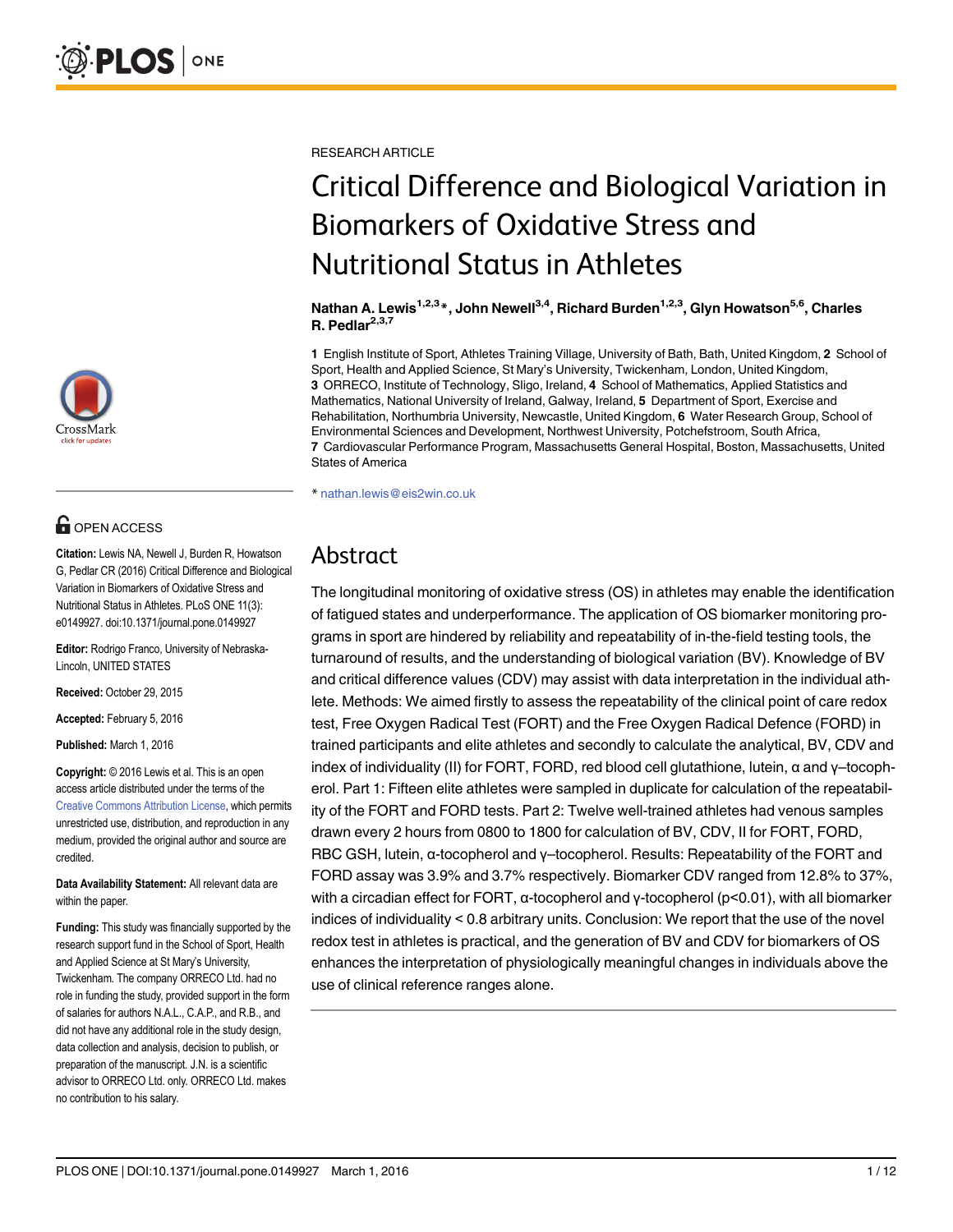<span id="page-2-0"></span>

Competing Interests: The authors can confirm that the commercial affiliation of ORRECO Ltd does not alter their adherence to all PLOS ONE policies on sharing data and materials.

#### Introduction

Exercise results in the production of reactive nitrogen and oxygen species (RNOS) and oxidative stress (OS), an effect observed after all types of exercise and consistent across species, and in different cell types, body fluids and tissues  $[1,2]$  $[1,2]$ . RNOS serve as important signaling molecules in mitochondrial biogenesis  $[3]$  $[3]$ , glucose transport  $[4]$  $[4]$  $[4]$  and muscle hypertrophy  $[5,6]$  $[5,6]$  $[5,6]$  $[5,6]$ ; thus having a role in adaptation to exercise. Indeed, exercise training increases endogenous antioxidant enzymes along with biomarkers of cell lipid and protein oxidation, with changes proportional to training volume and load  $[1,7,8]$  $[1,7,8]$ . The monitoring of OS in elite athletes may enable the identification of fatigued states, under performance, and illness [\[1\]](#page-10-0). However, the successful application of OS biomarker monitoring programs in elite sport is hindered by: 1) repeatability of in-the-field testing tools and the need for rapid turnaround of results; 2) an understanding of the athletes' individual biological variation (BV) to elucidate meaningful changes [\[1](#page-10-0)[,9\]](#page-11-0) and 3) the inherent costs of the analytical methods and the invasive nature of repeated venous sampling. Therefore the monitoring of OS, with a point of care (POC) test, coupled with knowledge of the specific BV may assist practitioners with exercise prescription, recovery modalities and dietary interventions.

Several POC tests have been developed for 'field use' to measure OS [\[10](#page-11-0)]; although convenient, their validity has been questioned  $[11,12]$ . The Free Oxygen Radical Test (FORT) is an indirect measure of reactive intermediary by products of in vivo lipid, protein, and nucleic acid oxidation (hydroperoxides). The Free Oxygen Radical Defence test (FORD) is an indirect measure of antioxidant capacity, with ascorbic acid, glutathione, and albumin (but not uric acid), accounting for the majority of antioxidant activity [\[10](#page-11-0)]. Together, the FORT and FORD tests (FFT) provide an index of OS, and this index has been reported to have good reliability [[13](#page-11-0)– [15\]](#page-11-0). Clinical studies have identified significance differences for FORT values in type-2 diabetics [\[15](#page-11-0)], and in sickle cell disease [[16](#page-11-0)] compared to healthy, age, weight and sex matched controls; diseases in which OS is a component of the pathophysiology. To date, only one case study has explored the application of the FFT in elite sport  $[17]$  $[17]$ , in which elevated OS was demonstrated in two premier league footballers with sickle cell trait; a condition recognised for disturbed redox homeostasis and increased OS.

Practitioners, scientists and clinicians are required to decide whether changes are of physiological importance and relevant to athlete health and performance. Most commonly, interpretation of biomarker changes are made within the context of a population-based, referencederived value  $[18]$ ; such an approach has limited value because of biological variation (BV) in each biomarker. However, critical difference values (CDV), also referred to as a reference change value, can aid the interpretation of meaningful changes [\[9,19\]](#page-11-0). Specifically, calculation of the BV allows the quantification of random variation and temporal changes around a "set" point. For a change to be deemed physiologically meaningful in an individual, the difference in serial numerical results must be greater than the components of variation, referred to as the CDV. Furthermore, the index of individuality (II) can be used to evaluate the usefulness of population-based biomarker reference intervals for interpreting meaningful changes in individuals [[18](#page-11-0)]. To date, no studies have reported the BV for the redox measures, FORT, FORD, GSH, lutein or γ-tocopherol; with recommendations made for the publication of research on the BV of biomarkers of OS in athletes  $[1]$  $[1]$ . Consequently, for the first time, we aimed to: 1) assess the repeatability of the FFT at rest in elite athletes, and 2) calculate the analytical variation, BV, CDV, and index of individuality for FFT, RBC GSH, lutein, and  $α$  and  $γ$ -tocopherol in well-trained participants.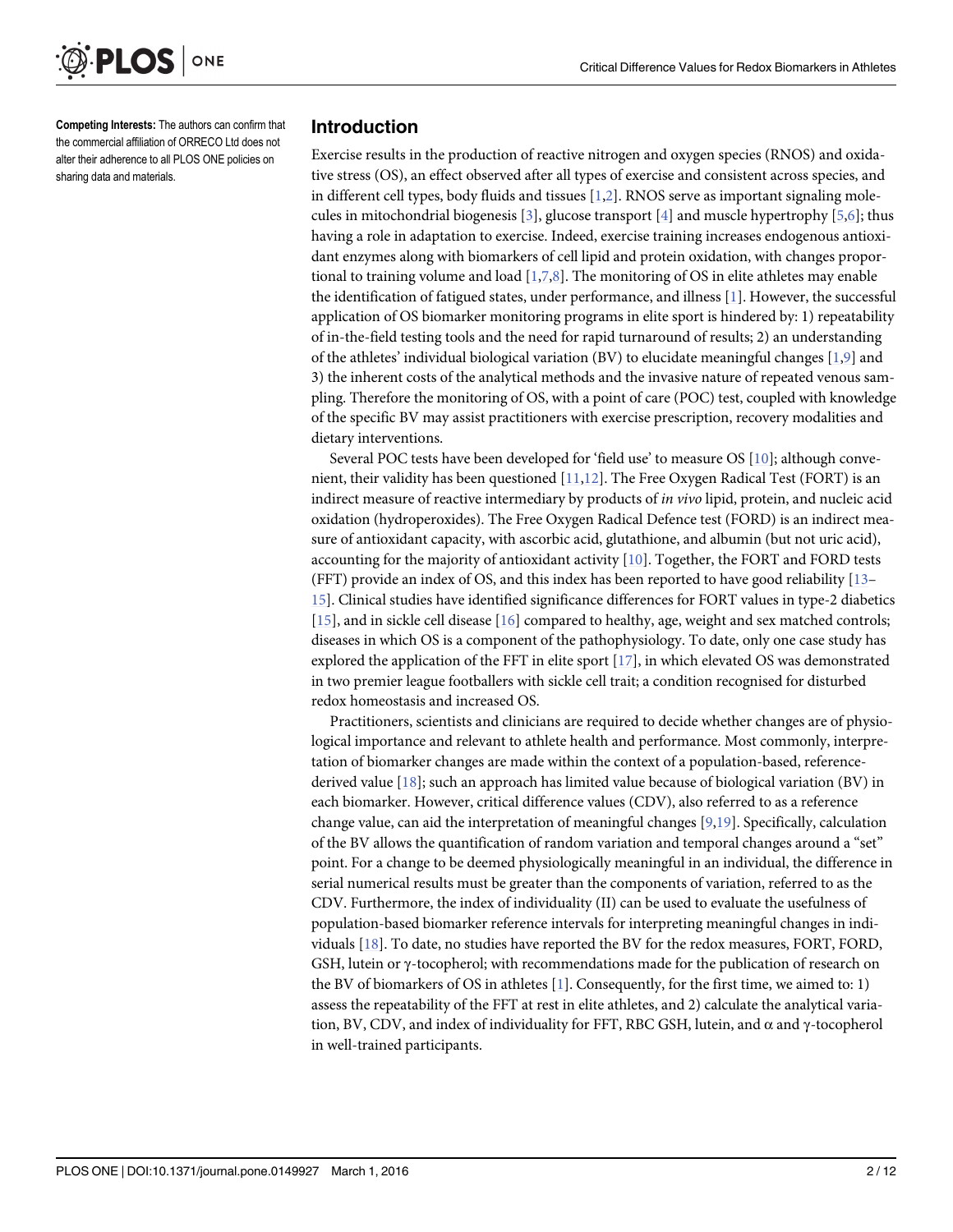# Methods

#### Part 1: Repeatability

Following institutional ethical approval, 15 national and internationally ranked (includes Olympic and world medallists) endurance athletes ( $n = 8$  males and 7 females; age (mean  $\pm$  SD) 22  $\pm$  4 y; body mass 72  $\pm$  7.1 kg; height 1.79  $\pm$  0.03 m;  $\overline{VO}_{2\text{max}}$  66  $\pm$  6.5 ml.kg<sup>-1</sup>. min<sup>-1</sup>) volunteered to participate. Athletes were free living and attending a national training centre, not taking any medications, and were subject to United Kingdom Anti-doping controls and testing procedures. All athletes were tested in the general preparation phase of the annual cycle and where following nutritional guidelines administered via the English Institute of Sport system. Testing was carried out between 8 a.m. and 9 a.m. in a fasted, hydrated and rested state. The following tests were performed after informed consent was obtained as a part of sports science support provision, with procedures approved by the Internal Review Board of the English Institute of Sport. Written informed consent being obtained from the athletes.

## Blood sampling

Whole blood capillary samples (50 μL for FORD, and 20μL for FORT) were taken from each ear lobe (duplicate samples), processed and analysed immediately at room temperature in line with the manufacturer's instructions (Callegari SpA, Catellani Group, Parma, Italy). Briefly, heparinized capillary samples are immediately mixed with the reagent, centrifuged and analysed colorimetrically (CR3000, Callegari SpA, Catellani Group, Parma, Italy).

#### Biochemical analysis

FORT assay. The presence of reactive oxygen species was determined indirectly through the FORT test [(Free Oxygen Radicals Testing) Callegari, Palma, Italy]. FORT is a colourimetric assay based on the capacity of transition metal ions ( $Fe<sup>3+</sup>/Fe<sup>2+</sup>$ ) to catalyze the breakdown of hydroperoxides (R-OOH) into derivative radicals [alkoxyl (R-O• ) and peroxyl radicals (R-OO• )] within the biological sample. The application of an acidic buffer to the 20μL capillary sample, releases the transition metals from associated proteins, which react with the hydroperoxides present in the sample, producing the alkoxyl and peroxyl radicals. The derivative radicals are trapped through the addition of a buffered chromogen (reagent; an amine derivative,  $CrNH<sub>2</sub>$ ) and develop into a radical cation in a linear based reaction at a controlled temperature of 37°C, photometrically detectable at 505nm.

$$
R-OOH + Fe2+ \rightarrow R-O• + OH- + Fe3+
$$
  
R-OOH + Fe<sup>3+</sup> \rightarrow R-OO<sup>•</sup> + H<sup>+</sup> + Fe<sup>2+</sup>  
RO<sup>•</sup> + ROO<sup>•</sup> + 2CrNH<sub>2</sub> \rightarrow RO<sup>-</sup> + ROO<sup>-</sup> + [Cr–NH<sub>2</sub><sup>+•</sup>]

The intensity of the sample colour correlates with the quantity of radical compounds and therefore the concentration of hydroperoxides in the biological sample, according to Lambert-Beer's law. The results are expressed as equivalent concentrations of  $H_2O_2$  mmol•L<sup>-1</sup> and linearity ranged from 1.22 to 4.56 mmol• $L^{-1}$  H<sub>2</sub>O<sub>2</sub>.

FORD assay. The FORD test (Callegari, Catellani, Italy) determines the presence of plasma antioxidants via a colourimetric assay based on the capacity of the sample to reduce a preformed radical cation. In the presence of an acidic buffer and a suitable oxidant (FeCl<sub>3</sub>), the chromogen that contains 4-amino-N,N-diethylaniline sulfate forms a stable and coloured radical cation, photometrically detectable at 505 nm. The antioxidant compounds present in the plasma sample reduce the radical cation of the chromogen, quenching the colour, and causing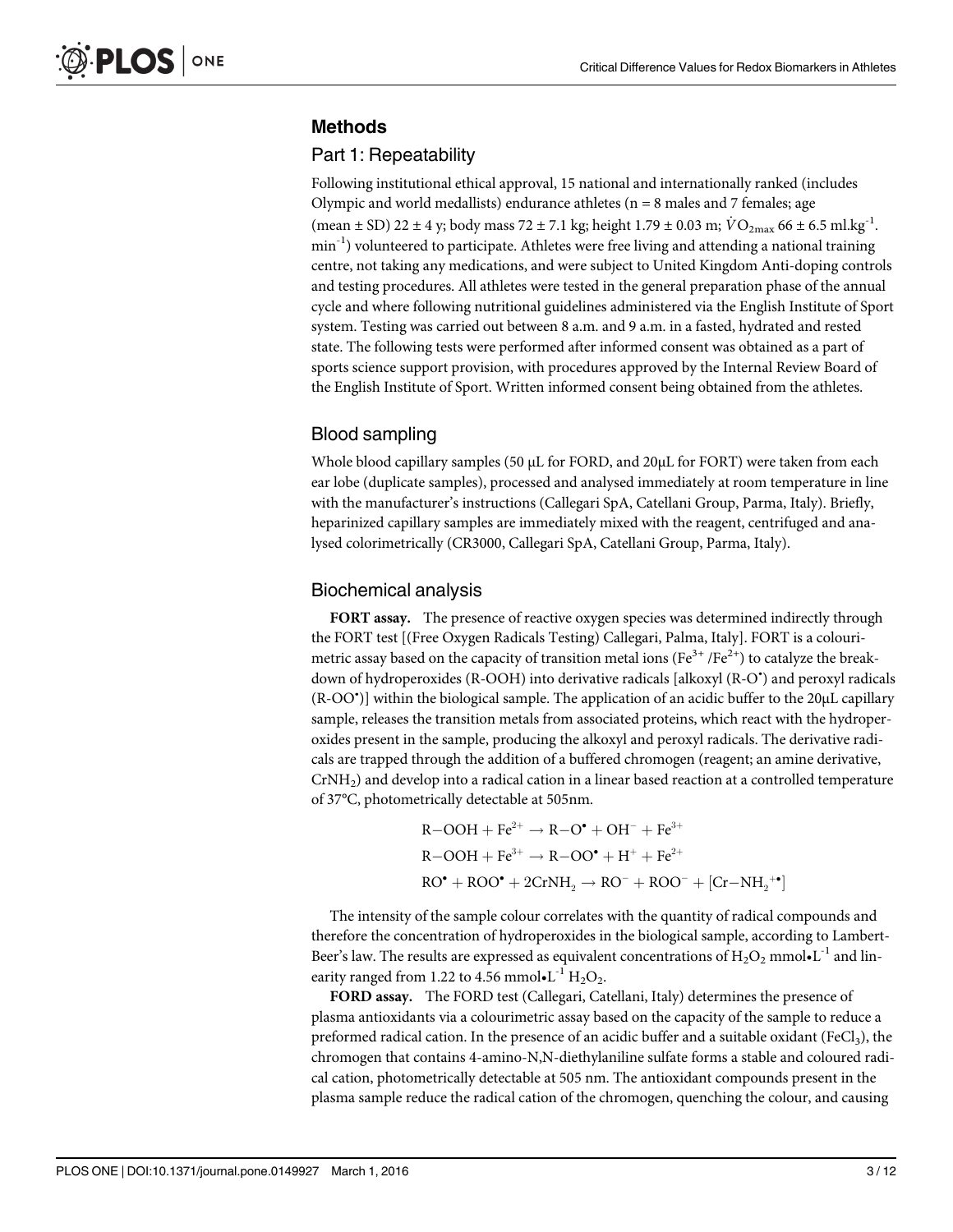<span id="page-4-0"></span>a discolouration of the sample, proportional to the concentration of antioxidants present. The absorbance values generated are compared to standard curves derived from Trolox (6-hydroxy-2,5,7,8-tetramethylchroman-2-carboxylic acid), a derivative of vitamin E with enhanced water solubility. FORD values are reported as Trolox equivalents,  $mmo l-l<sup>-1</sup>$ , linearity ranged from 0.25 to 3.0 mmol $\cdot L^{-1}$  Trolox.

> Chromogen(uncolored) + oxidant ( $Fe^{3+}$ ) H<sup>+</sup>  $\rightarrow$  Chromogen: + (colour)  $Chromogen + (colour) + AOH \rightarrow Chromogen + (uncolored) + AO$

# Part 2: Biological Variation:

The ethics committee of St Mary's University approved the study. Twelve well-trained male participants (n = 12) were recruited (age (mean  $\pm$  SD) 30  $\pm$  7 y; weight 81.9  $\pm$  8.2 kg; height 1.86 ± 0.1 m). All participants provided written, informed consent following completion of a health questionnaire. Healthy participants were selected based on recommendations for performing studies on BV [\[18\]](#page-11-0). Strict control of environmental factors was undertaken to reduce variability and control for factors known to disrupt redox homeostasis e.g. exercise [[20](#page-11-0)], high fat meal [\[21\]](#page-11-0), infection [[22](#page-11-0)], metabolic disease [[23](#page-11-0)], antioxidant supplements [\[4](#page-11-0)]. All participants abstained from physical exercise, alcohol consumption for 72 hours prior to testing, caffeine for 24 hours, and maintained their normal dietary habits the day before testing.

Participants arrived at the laboratory at 7.30 a.m. Venous and capillary blood samples were collected every two hours through the day at 0800, 1000, 1200, 1400, 1600, 1800 for the analysis of RBC GSH, α and γ tocopherol, lutein, and the FORT and FORD assay. To minimise sources of variation the following criteria were applied; fasted on arrival to the laboratory and remaining without food until after the last blood sample was collected at 1800 to control for hormonal fluctuations; water was allowed *ad libitum* throughout only, remaining supine on an examination couch at a comfortable temperature throughout  $(20-22^{\circ}C)$  for a minimum of 20 minutes prior to each blood draw.

# Blood sampling

Blood was sampled at the antecubital vein for a total of six blood draws over 10 hours. For the RBC GSH a single 5 ml sample of venous blood was collected in a lithium heparin vacutainer tube (BD system; New Jersey, USA), and for lutein,  $\alpha$  and  $\gamma$  tocopherol, a single 5 ml sample of venous blood collected in a serum separator (SST) vacutainer tube (BD system; New Jersey, USA). For details on the blood sampling of FFT see part 1 (above). For RBC GSH, lutein,  $\alpha$  and γ tocopherol, assays the samples were centrifuged and aliquots were stored at -50°C for later analysis. To minimise analytical variance, RBC GSH, lutein,  $\alpha$  and  $\gamma$ -tocopherol were analysed under the same analytical conditions; the same batch of reagents and standards, and by the same laboratory biochemists using the same analysers.

# Biochemical Analysis

Serum α-tocopherol, γ-gamma tocopherol and serum lutein were measured by reverse-phase high-pressure liquid chromatography (HPLC) on an Agilent 1200 series system (Agilent, Manchester, U.K) with ultra-violet/visible detection using a modification of the method of Thurnham *et al*[[24\]](#page-12-0). Samples were protected from light on analysis to reduce oxidation, and serum separated for analysis by centrifugation at 3000 rpm for 10 minutes. Calibration was carried out using pure tocopherol standards (Sigma chemical Co, Poole, Dorset, U.K) dissolved in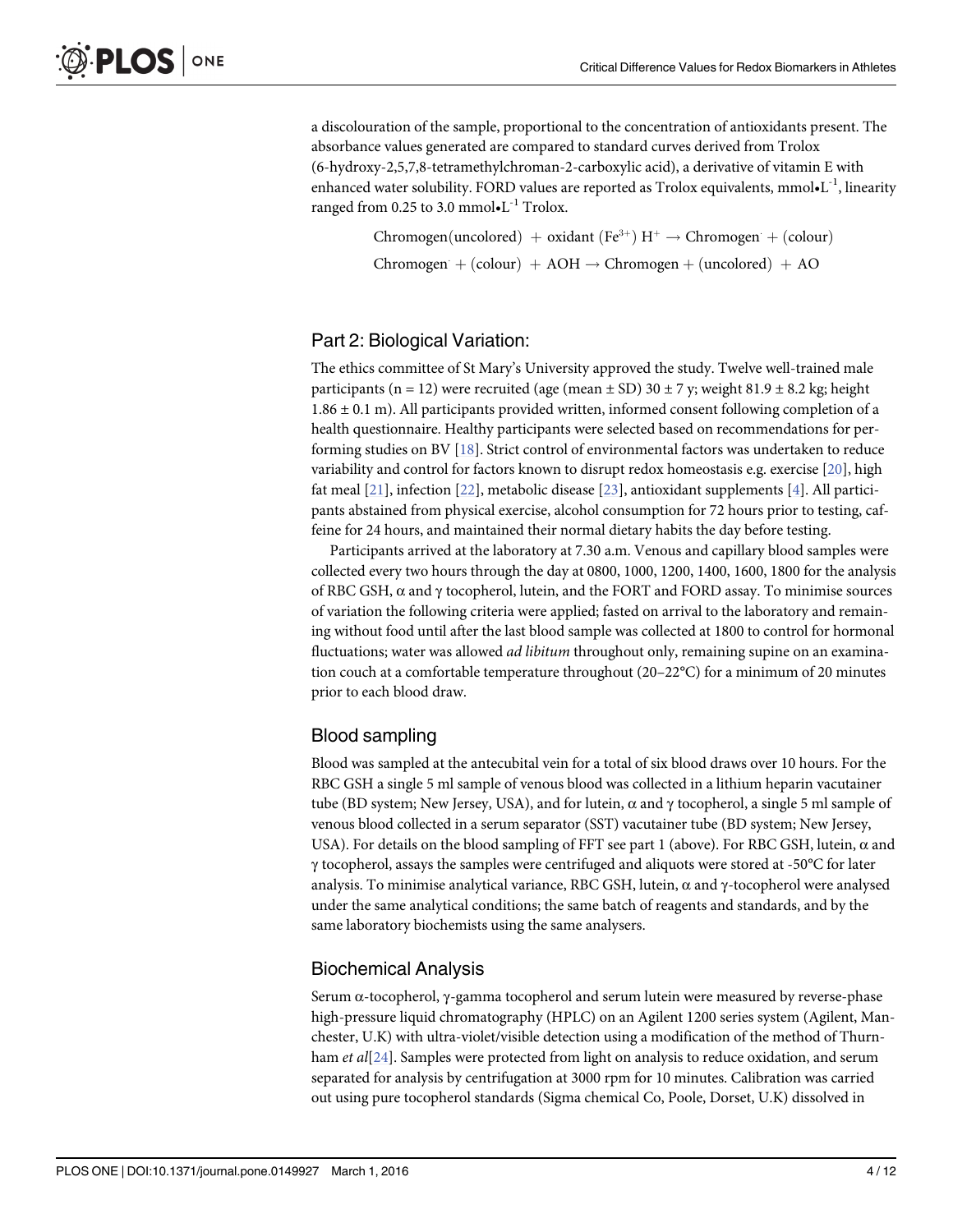<span id="page-5-0"></span>ethanol and a lutein standard (AASC Ltd, Southampton, U.K.) dissolved in hexane/chloroform, in which concentrations were derived by scanning ultra-violet spectrophotometry and applying the molar extinction coefficients for each substance. Quantification involved internal standardization and dose-response curves established with authentic standards. Serum αtocopherol, γ-gamma tocopherol and serum lutein were reported as  $\mu$ mol $\text{L}^{-1}$ . Intra assay CV were 3.3%, 6.8%, and 3.5% for α-tocopherol, γ-tocopherol and lutein respectively.

RBC GSH was measured by the method of Beutler et al.  $[25]$  $[25]$  $[25]$  using the chromogenic reaction of 5,5-dithiobis-(2-nitrobenzoic acid) (DTNB) with sulphydryl groups. The millimolar extinction coefficient of the DTNB anion was applied to derive concentrations of GSH in whole blood and the erythrocyte GSH was calculated using the haematocrit (packed cell volume) of the blood sample. RBC GSH reported as mmol GSH per litre of red cells, with the intra-assay CV for RBC GSH of 2.4%.

## Statistical Analysis

Numerical (mean ± standard deviation) and graphical summaries (case profile plots) were provided for each biomarker over time. In addition, plots of the relative change from baseline (%) were generated for each variable. There was no evidence against normality for the distributions of each biomarker at each time point. As each response variable of interest (i.e. the set of six biomarkers) is a continuous variable, a linear mixed model was used to model the change over time. A random effect for each individual was incorporated in all models and the within-individual correlation over time was specified as unstructured. The time when the testing was recorded was modeled as a fixed effect, initially as a categorical variable in order to allow a comparison in the mean change at each time point and then as a continuous variable in order to compare the slopes for each biomarker over time. Relationships between biomarker variables were examined using Pearson correlations. All statistical analyses were carried out using R (version 3.1) and the nlme package. The significance level was set at alpha = 0.05. Model assumptions were visually assessed for each response at each time point using residual plots from the fitted model.

## Part 1: Analytical variation  $(CV_A)$

The analytical coefficient of variation (CV<sub>A</sub>), the intra-assay CV<sub>A</sub> (%) were calculated for the FORT and FORD test using methodology of Fraser and Harris  $[18]$  $[18]$  $[18]$ . CV<sub>A</sub> is calculated using the following formula:

$$
CV_A = \frac{SD}{X} \times 100 \text{ (*)}
$$

Where  $X =$  mean and  $SD =$  standard deviation

#### Part 2: Analytical and Biological Variation

The CV<sub>A</sub> for RBC GSH, lutein, and  $\alpha$  and  $\gamma$ -tocopherols were calculated using the formula above, and derived from duplicate samples. The within subject biological variation  $(CV_w)$ , between subject variation  $(CV_B)$ , CDV, and index of individuality (II) were calculated according to methods of Fraser and Harris  $[18,19]$ . A missing value was substituted by the mean value for that participant in the analysis.

CDV was calculated using the following formula:

$$
CDV = 2^{1/2} \bullet Z \bullet (CV_A^2 + CV_W^2)^{1/2}
$$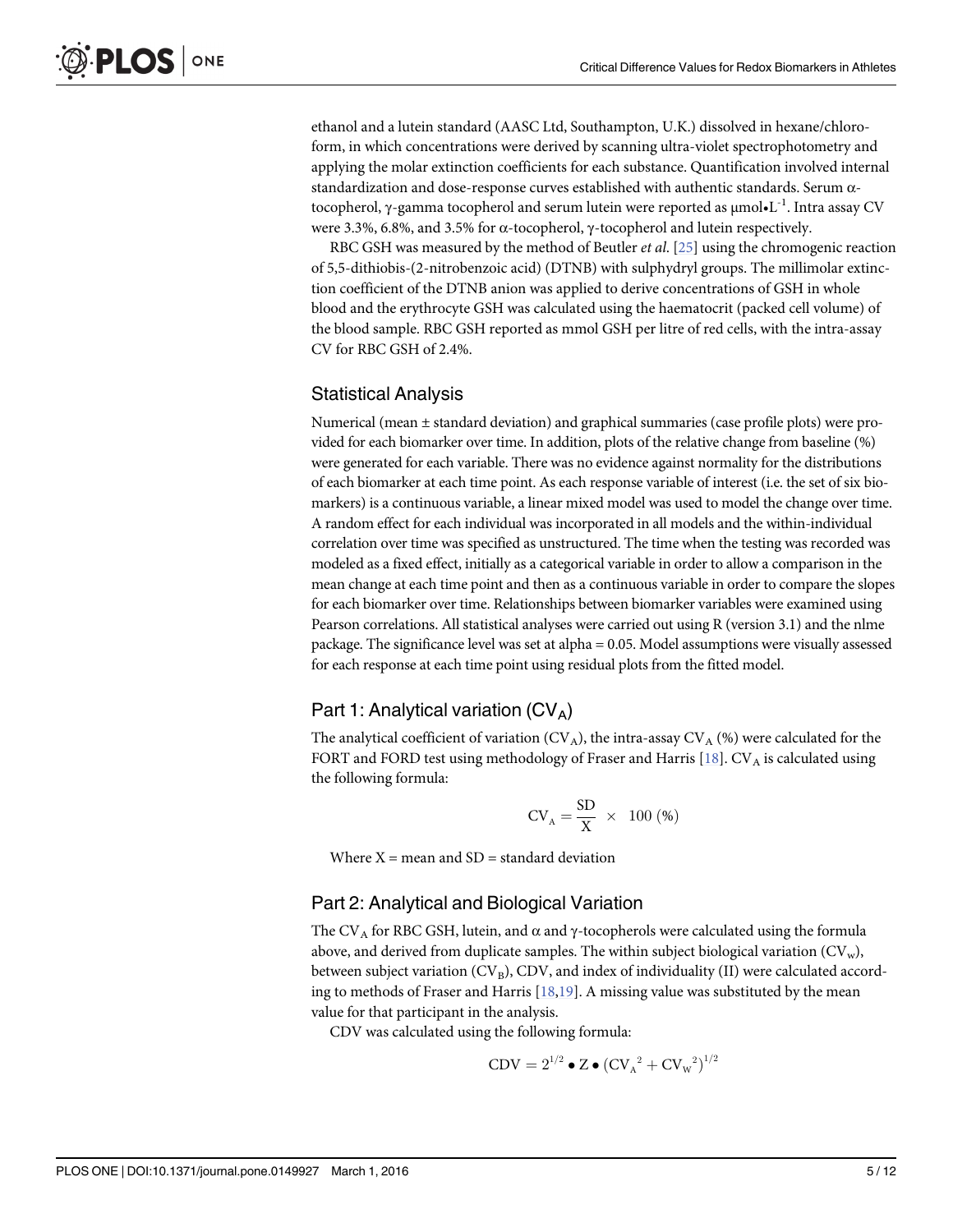<span id="page-6-0"></span>Given duplicate samples were run on RBC GSH, lutein, and  $\alpha$  and  $\gamma$ -tocopherols, the CDV was adjusted to the following, where by  $n_2$  refers to the number of analytical replicates (duplicates):

CDV for duplicate analysis = 
$$
2^{1/2} \cdot Z \cdot (CV_A^2/n_2 + CV_W^2)^{1/2}
$$

II was calculated using the following formula:

$$
II = (CVa2 + CVw2)1/2/CVB
$$

## **Results**

#### Repeatability of FFT (part 1)

The repeatability of the FORT and FORD assay was 3.9% and 3.7% respectively. The FORT and FORD results for the squad were 1.66 (0.36) mmol $\cdot L^{-1}$  and 1.76 (0.17) mmol $\cdot L^{-1}$ respectively.

#### Analytical, BV, CDV and index of individuality for the FFT (part 2)

A significant effect for time was observed for FORT (p<0.001), γ-tocopherol (p<0.001) and  $\alpha$ tocopherol ( $p = 0.002$ ) over the 10-hours, indicating circadian variation [\(Fig 1\)](#page-7-0).

There was no effect for time for lutein ( $p = 0.60$ ), RBC GSH ( $p = 0.52$ ) and FORD (p = 0.[2](#page-7-0)6). Figs  $2$  and  $3$  show the temporal effect for FORT and FORD,  $\alpha$ - and  $\gamma$ -tocopherols respectively, expressed as the relative change from baseline.

[Table 1](#page-8-0) summarises the mean (SD) for the FORT, FORD, RBC GSH, lutein and  $\alpha$  and  $\gamma$ tocopherols.

[Table 2](#page-9-0) summarises the analytical and biological variability, CDV and index of individuality for FORT, FORD, RBC GSH, lutein and  $\alpha$  and  $\gamma$ -tocopherols. The analytical variability (CV<sub>A</sub> %) for all the biomarkers indicates good precision for the assays [\(Table 2](#page-9-0)). The biomarker displaying the greatest analytical (6.8%), biological (12.5%), and between subject variability (51.4%), and CDV (37%) was  $\gamma$ -tocopherol.

For the redox biomarker FORT, moderate to weak relationships were observed for FORT and RBC GSH (r = -0.41;  $p < 0.001$ ),  $\alpha$ -tocopherol (r = 0.47;  $p < 0.001$ ) and lutein (r = -0.24; p = 0.04) respectively. For plasma FORD, a strong relationship with RBC GSH was observed for AM measures only ( $p = 0.001$ ;  $r = 0.62$ ). For biomarkers of nutritional status; strong to moderate relationships were observed for α-tocopherol and γ-tocopherol (r = 0.78; p < 0.001); α-tocopherol and lutein (r = 0.37; p = 0.001); γ-tocopherol and lutein (r = 0.41; p < 0.001); and a weak correlation with RBC GSH and γ-tocopherol ( $r = 0.23$ ;  $p = 0.04$ ).

#### **Discussion**

We present new information on the BV and accompanying CDV and index of individuality (II) for the OS and nutritional biomarkers FORT, FORD, RBC GSH, lutein and γ-tocopherol. Furthermore, we provide evidence of a significant circadian effect for FORT, and serum  $\alpha$  and γ-tocopherol; no effect was observed for the antioxidants lutein, FORD or RBC GSH. A circadian effect for FORT and γ-tocopherol represents a finding not reported elsewhere. The repeatability  $(CV_A)$  of the POC test for both the FORT (3.9%) and the FORD assay (3.7%), are comparable with reported laboratory measures of OS and are of sufficient analytical precision to be used clinically. Indeed, the  $CV_A$  for FORT shows better precision than that reported for malondialdehyde (MDA) (6.2%), lipid hydroperoxides (4.6%) plasma isoprostanes (4.5%), and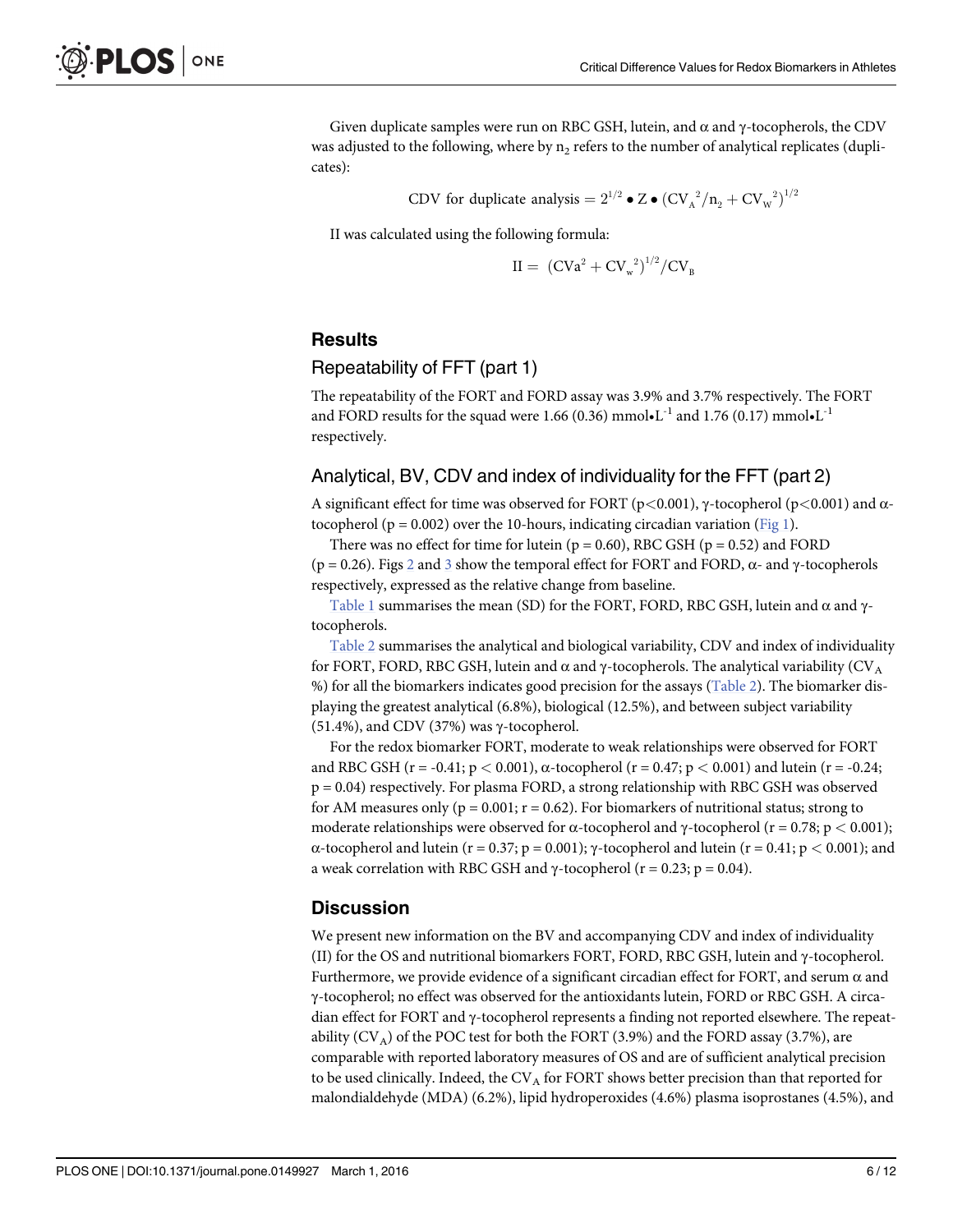

[Fig 1. C](#page-6-0)ase Profile plot of each biomarker over time with mean (black dot), smoothed trajectory (blue line) and 95% confidence interval displayed (dark shaded area).

doi:10.1371/journal.pone.0149927.g001

ONE

<span id="page-7-0"></span>**PLOS** 

protein carbonyls (11.9%) in BV OS research [\[9,20](#page-11-0)[,26\]](#page-12-0). The CDV values vary between biomarkers, with large relative changes required for RBC GSH ( $>$ 27%), FORD (24%) and  $\gamma$ tocopherol (37%) before physiological significance could be confidently stated. For all OS and



[Fig 2.](#page-6-0) Relative changes (%) from baseline (time point 8:00 AM) for FORT (panel A) and FORD (panel B) over the 10-hours (n = 12). Dark black lines denote group average (mean) expressed as percentage change from baseline, with grey lines as individual responses. \* Significant effect for FORT (panel A) over time (p<0.001).

doi:10.1371/journal.pone.0149927.g002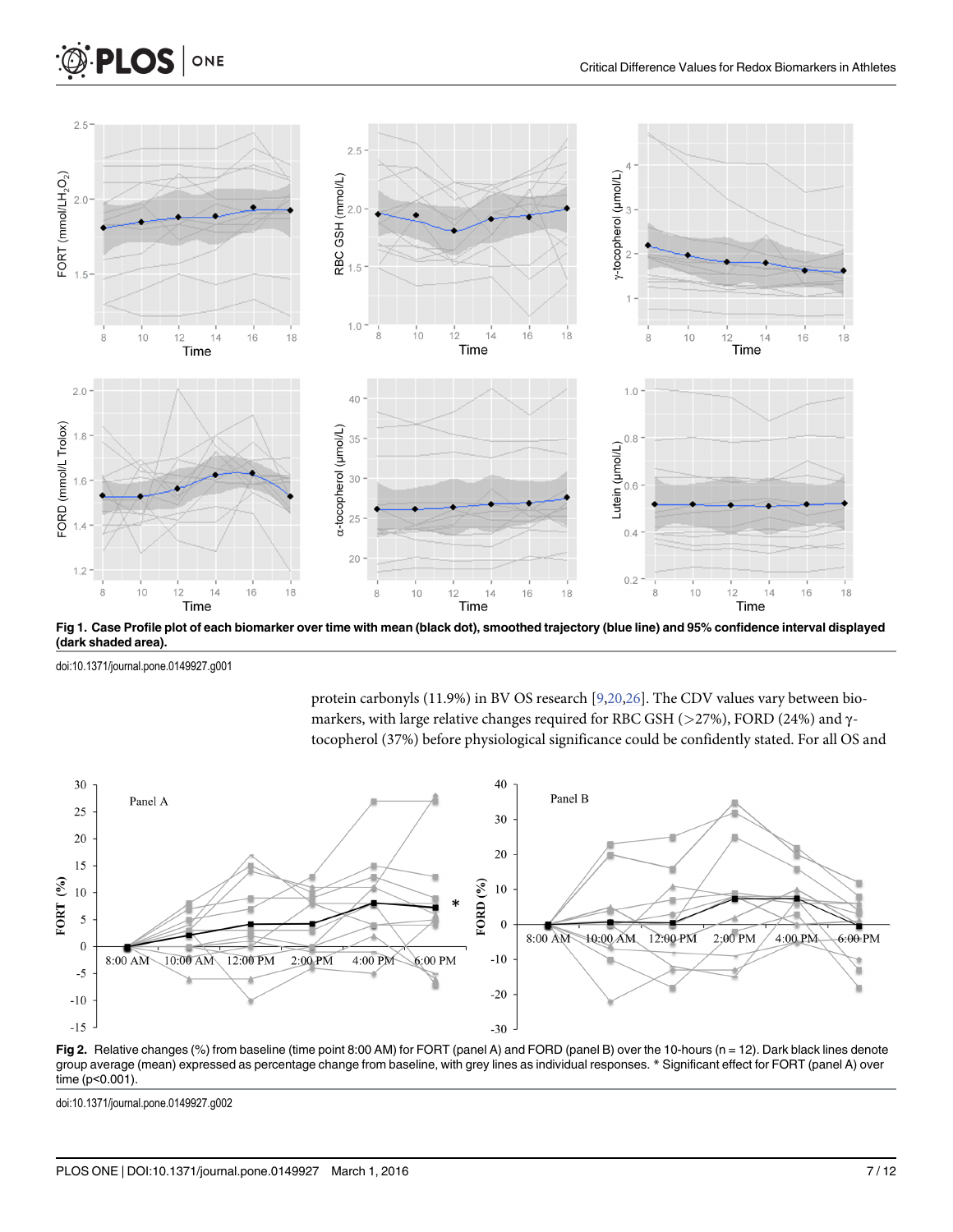<span id="page-8-0"></span>

[Fig 3.](#page-6-0) Relative changes (%) from baseline (time point 8:00 AM) for serum α-tocopherol (panel A) and y-tocopherol (panel B) over the 10-hours (n = 12). Dark black lines denote group average (mean) expressed as percentage change from baseline, with grey lines as individual responses. \* Significant effect for serum α-tocopherol (p< 0.001; panel A) and γ-tocopherol (p = 0.002; panel B) over time. P<0.05.

doi:10.1371/journal.pone.0149927.g003

nutritional biomarkers reported here, the II indicates that reference ranges are of limited use in assessing meaningful changes in serial results in individuals. Interestingly, the participant with the largest relative increase in FORT (28% over the 10 hours), greater than the FORT RCV of 17% and thus deemed to be of physiological significance, had the lowest concentrations of the dietary antioxidants, γ-tocopherol, α-tocopherol, and lutein.

The increase in FORT observed over the course of the 10 hours might be explained by an increased mobilization of free fatty acids (FFA's) into the circulation to provide energy in the absence of feeding (12–24 hour fast). Indeed, a positive correlation was observed between FORT and α-tocopherol, representative of increasing mobilisation of plasma α–tocopherol from adipose tissue in response to fasting, which is consistent with the observations of others [\[27](#page-12-0)]. Or, the increase in FORT may reflect a circadian effect for OS which is evident independent of feeding and has been reported by others for MDA, isoprostanes, and DNA oxidation [\[28](#page-12-0)]. In contrast to our findings, Davison et al. [[9\]](#page-11-0) observed no evidence for a circadian effect for MDA and lipid hydroperoxides over eight-hours in ten healthy fasted participants. The lack of an effect observed by Davison *et al.* [[9\]](#page-11-0), may result from the lower number of participants, the reduced period of observation, differences in oxidation by products measured and the greater analytical variability in the measures.

Given a circadian effect for biomarkers of OS and inflammatory cytokines (IL-6, TNF- $\alpha$ ) and the antioxidant pineal hormone melatonin [[29](#page-12-0)], the use of FFT in conjunction with the CDV may provide a means of monitoring the impact of significant disruptions in the circadian sleep-wake rhythm. Professional and Olympic athletes frequently undertake short- and long-

|                                                            | 8am         | 10am        | 12pm        | 2pm         | 4pm        | 6pm        |  |  |
|------------------------------------------------------------|-------------|-------------|-------------|-------------|------------|------------|--|--|
| FORT (mmol•L <sup>-1</sup> H <sub>2</sub> O <sub>2</sub> ) | 1.81 (0.33) | 1.84 (0.34) | 1.88 (0.33) | 1.88 (0.32) | 1.94(0.33) | 1.92(0.29) |  |  |
| FORD (mmol•L <sup>-1</sup> Trolox)                         | 1.53 (0.17) | 1.52 (0.13) | 1.56 (0.18) | 1.62(0.16)  | 1.63(0.12) | 1.52(0.13) |  |  |
| $y$ -tocopherol ( $\mu$ mol $\blacksquare$ <sup>-1</sup> ) | 2.17(1.26)  | 1.97 (1.08) | 1.81(0.96)  | 1.79 (0.92) | 1.60(0.73) | 1.60(0.73) |  |  |
| α-tocopherol (μmol•L <sup>-1</sup> )                       | 26.2(6.4)   | 26.1(6.1)   | 26.4(6.2)   | 26.8(6.6)   | 26.8(5.7)  | 27.5(6.2)  |  |  |
| Lutein (µmol•L <sup>-1</sup> )                             | 0.52(0.22)  | 0.51(0.22)  | 0.51(0.21)  | 0.51(0.19)  | 0.52(0.21) | 0.52(0.21) |  |  |
| $RBC GSH (mmol·L^{-1})$                                    | 1.95 (0.39) | 1.94 (0.38) | 1.80 (0.30) | 1.91(0.28)  | 1.92(0.39) | 2.00(0.43) |  |  |

doi:10.1371/journal.pone.0149927.t001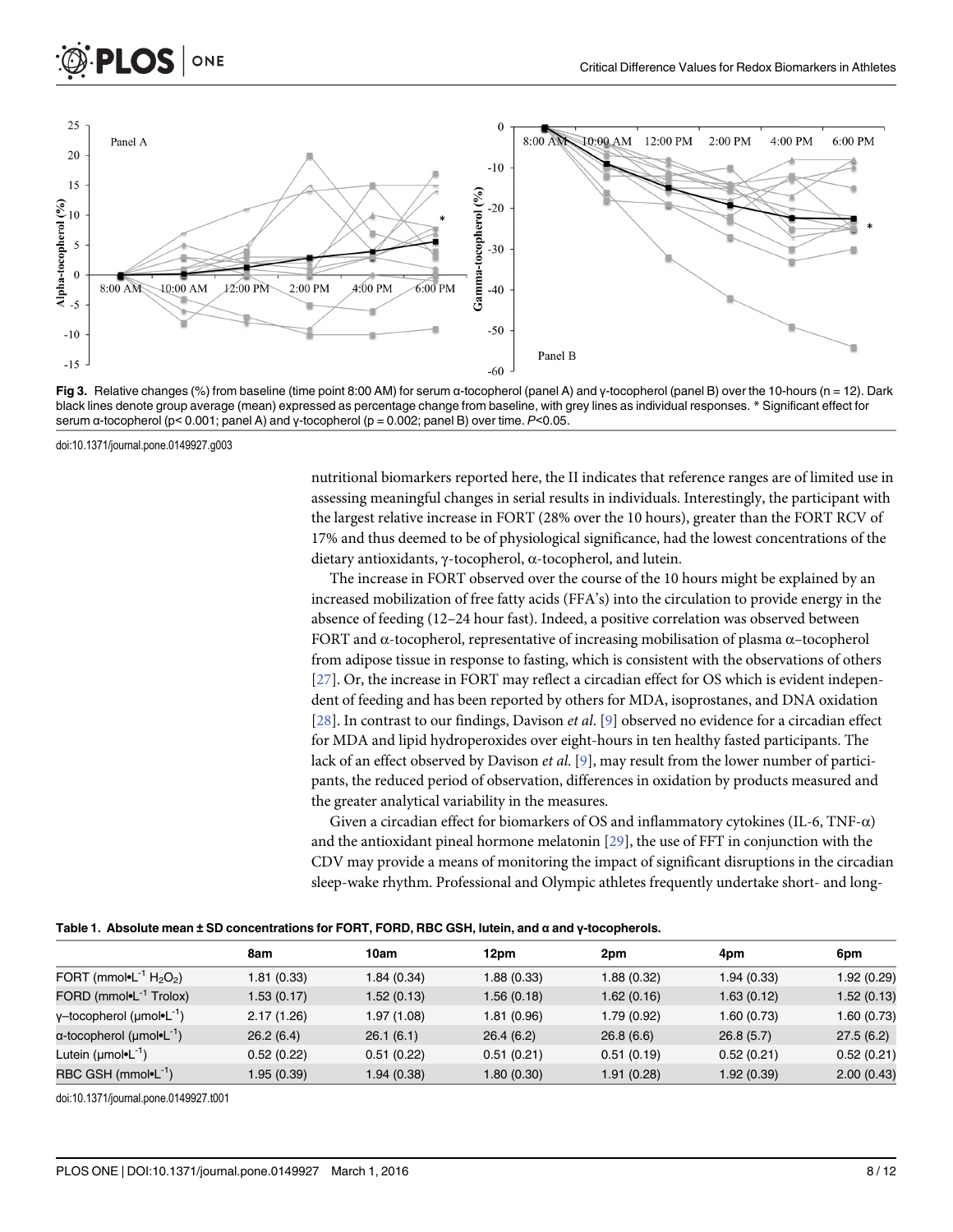<span id="page-9-0"></span>

| <b>Biomarker</b> | $CV_A %$ | $CV_w %$ | $CV_B %$ | Ш    | CDV % |
|------------------|----------|----------|----------|------|-------|
| <b>FORT</b>      | 3.9      | 5.0      | 17.3     | 0.29 | 17.4  |
| <b>FORD</b>      | 3.7      | 7.5      | 9.6      | 0.78 | 23.8  |
| y-tocopherol     | 6.8      | 12.5     | 51.4     | 0.24 | 37.0  |
| a-tocopherol     | 3.3      | 4.5      | 23.4     | 0.19 | 14.0  |
| Lutein           | 3.5      | 3.9      | 40.8     | 0.10 | 12.8  |
| <b>RBC GSH</b>   | 2.4      | 9.6      | 18.9     | 0.51 | 26.9  |

[Table 2.](#page-6-0) Analytical and biological variation, critical difference values and index of individuality for FORT, FORD, RBC GSH, lutein, and α and γtocopherols.

 $CV_A$  % = analytical variation,  $CV_W$  % = within subject,  $CV_B$  % = between subject variation, II = index of individuality, CDV % = critical difference value

doi:10.1371/journal.pone.0149927.t002

haul flights and identifying athletes displaying disruption to their sleep-wake cycle (physiological relevant increases OS and inflammation using CDV) would aid athlete management. Increases in pro-inflammatory cytokines are observed after mild sleep deprivation [[30](#page-12-0)], with FORT reported to correlate with inflammation (e.g. correlating with increases in high sensitivity c-reactive protein)  $[31]$ .

Proposed theoretical mechanisms for the observed elevations in FORT (OS) are: 1) elevations in FFA oxidation as a result of increased FFA's in keeping with a 24 hour fast and 2) coupled with reduced ATP demand-substrate oxidation (supine for 12 hours) and thus elevations in reducing equivalents (nicotinamide adenine dinucleotide; NADH<sub>2</sub> and flavin adenine dinucleotide;  $FADH<sub>2</sub>$ ) leading to increased mitochondrial superoxide and  $H<sub>2</sub>O<sub>2</sub>$  formation and leak, ultimately elevating the basal levels of hydroperoxides. The generation of reducing equivalents being high during fatty acid metabolism, even at low physiological FFA concentrations [ $32$ ] and the rate of mitochondrial  $H_2O_2$  emission is increased when transitioning from carbohydrate to a high fat diet [[33](#page-12-0)]. In addition, a strong relationship exists between plasma FFA's and mitochondrial H<sub>2</sub>O<sub>2</sub> production [\[34\]](#page-12-0), and a 10-hour fast leads to persistent reductions in cytosolic GSH/GSSG [[33](#page-12-0)]. We observed a significant inverse relationship between plasma FORT and RBC GSH concentrations.

To date three other studies have quantified the BV of OS indices and reported the CDV [\[9,20](#page-11-0)[,26\]](#page-12-0). However, to our knowledge, no studies have reported BV or CDV data for FORT, FORD, RBC GSH, lutein and γ-tocopherol. The CDV we report in well trained participants for α-tocopherol of 14% is in close agreement with that of 13% reported by Davison *et al.* [\[9\]](#page-11-0) in healthy males; using the same methodology. For FORT, we report an CDV of ~17%, which contrasts with that of Davison et al.  $[9]$  $[9]$  $[9]$  for measures specific to lipid peroxidation, with 28% for lipid hydroperoxides and 50% for MDA.

Our results demonstrate that laboratory reference ranges are not useful for the interpretation of OS biomarkers when applied to serial results in individuals, on the basis none of the biomarkers demonstrated an index of individuality greater than 0.8, with a low of 0.10 for lutein, and a high of 0.78 for the FORD assay. An index of greater than 1.4 indicates results can be evaluated usefully against reference ranges [\[18\]](#page-11-0).

The strengths of this study are the level of methodological pre-analytical control applied to the participants. Such rigorous controls are a necessary feature of studies on BV to minimize sources of variability. A limitation of the present study is that participants were all male. Females were excluded given that oestrogen functions as an antioxidant [[35](#page-12-0)]. In addition, the inclusion of validated biomarkers of lipid, protein or deoxyribonucleic acid (DNA) oxidative damage would have enabled deeper interrogation and understanding of the novel FORT assay in athletes e.g. F2-isoprostanes; advanced oxidation protein products; protein carbonyls or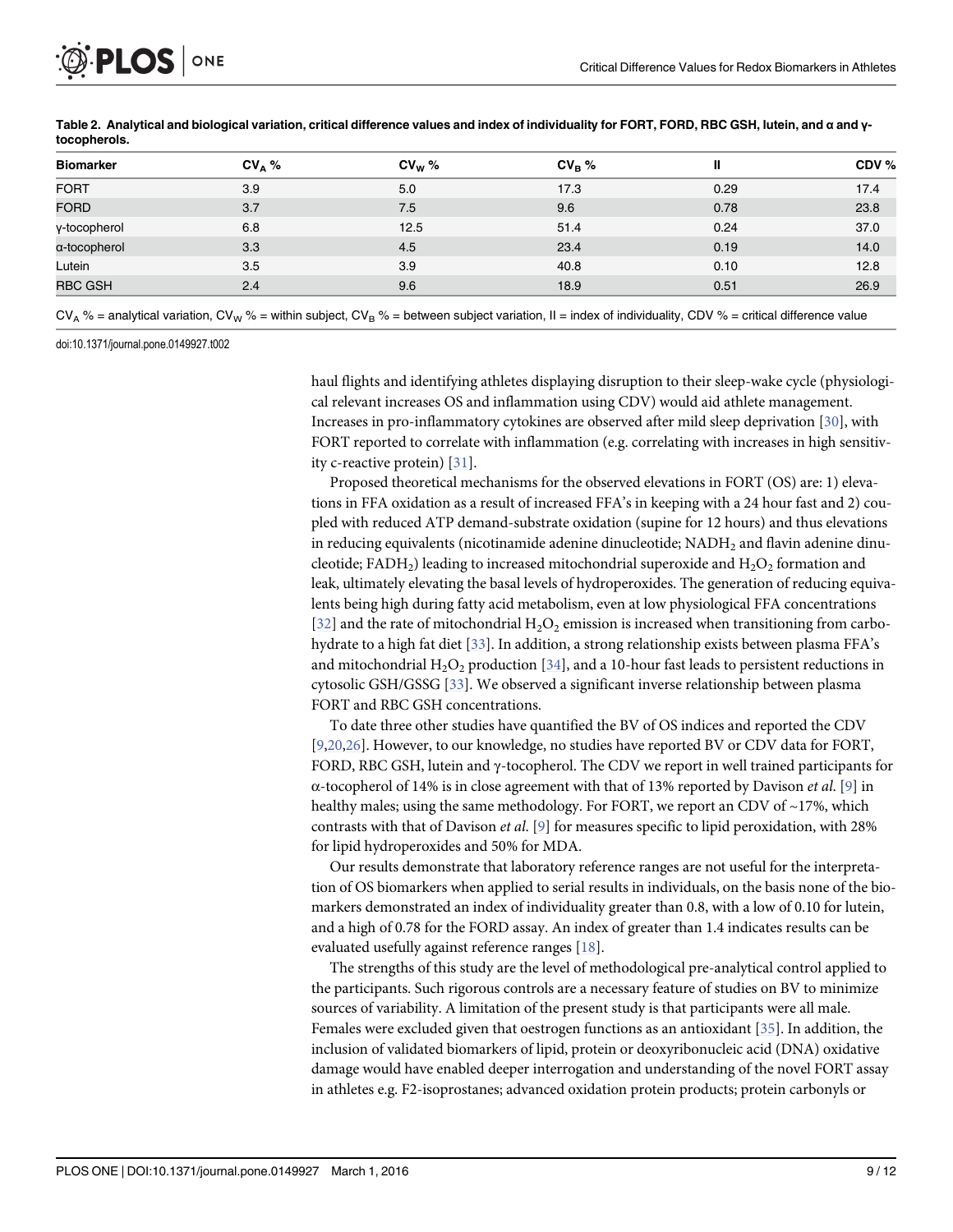<span id="page-10-0"></span>8-Oxo-2'-deoxyguanosine; for a review in elite athletes see Lewis et al. [1]. In view of the fact plasma protein carbonyl concentrations have been shown to strongly reflect the redox status of tissue at rest and after exercise, namely skeletal muscle and heart [\[36\]](#page-12-0); the measurement of protein carbonyls would be recommended for future studies incorporating FORT measures.

We recognise that there are limitations with "total" antioxidant capacity assays (TAC) because such assays are not representative of the "total" antioxidant network in biological systems [[37](#page-12-0)]. However, we chose to investigate the FFT, which includes a measure of plasma antioxidant capacity (FORD) because: 1) the FORD assay decreases in diseases of OS and is thus sensitive to depicting changes in OS; 2) uric acid is not a major component of the antioxidant activity of the assay; 3) measures of TAC have been shown to decrease with psychological stress, altitude, intense competition, training load and fatigued states [1[,38](#page-12-0)]; 4) GSH is reported to contribute to the antioxidant activity of the assay, and thus explain a significant proportion of the variability in the assay 5) we believe the application of an OS point of care test has potential utility in elite sport and is worthy of scientific investigation. For plasma FORD, a significant strong relationship with RBC GSH was observed for a.m. only.

# **Conclusions**

We provide new information on the analytical, BV, II, CDV for biomarkers of OS and nutritional status, to be used for monitoring and assessing meaningful changes in serial results in individuals in relation to health, exercise and performance. We stress the importance of generating such data, given that for many biomarkers (notably redox measures), laboratory reference ranges have poor utility due to BV. In view of a circadian effect for FORT, α and γ-tocopherol, consideration should be given to the time of day for sampling. Finally, the FFT redox test may be applied in sports and clinical practice and in the field (e.g. training camps) for the assessment of OS, with the critical difference values published here used to enhance interpretation of meaningful changes in OS in individuals.

# Acknowledgments

The authors would like to thank Dr Florence Newton for providing medical supervision, along with Miss Jessica Hill in assisting with collecting blood samples from the study participants. As well as Dr Nick Miller and his team at Biolab Medical Unit, London, UK, for their expertise and assistance in the analysis of specific nutritional biomarkers. We wish to thank all the athletes for participating and allowing for the publication of their data.

# Author Contributions

Conceived and designed the experiments: NAL CRP GH. Performed the experiments: NAL RB. Analyzed the data: NAL JN. Wrote the paper: NAL JN RB CRP GH.

# References

- [1.](#page-2-0) Lewis NA, Howatson G, Morton K, Hill J, Pedlar CR. Alterations in redox homeostasis in the elite endurance athlete. Sports Med. 2015; 45: 379–409. doi: [10.1007/s40279-014-0276-5](http://dx.doi.org/10.1007/s40279-014-0276-5) PMID: [25319354](http://www.ncbi.nlm.nih.gov/pubmed/25319354)
- [2.](#page-2-0) Nikolaidis MG, Kyparos A, Spanou C, Paschalis V, Theodorou AA, Vrabas IS. Redox biology of exercise: an integrative and comparative consideration of some overlooked issues. Journal of Experimental Biology. 2012; 215: 1615–1625. doi: [10.1242/jeb.067470](http://dx.doi.org/10.1242/jeb.067470) PMID: [22539728](http://www.ncbi.nlm.nih.gov/pubmed/22539728)
- [3.](#page-2-0) Gomez-Cabrera M-C, Domenech E, Romagnoli M, Arduini A, Borras C, Pallardo FV, et al. Oral administration of vitamin C decreases muscle mitochondrial biogenesis and hampers training-induced adaptations in endurance performance. Am J Clin Nutr. 2008; 87: 142–149. PMID: [18175748](http://www.ncbi.nlm.nih.gov/pubmed/18175748)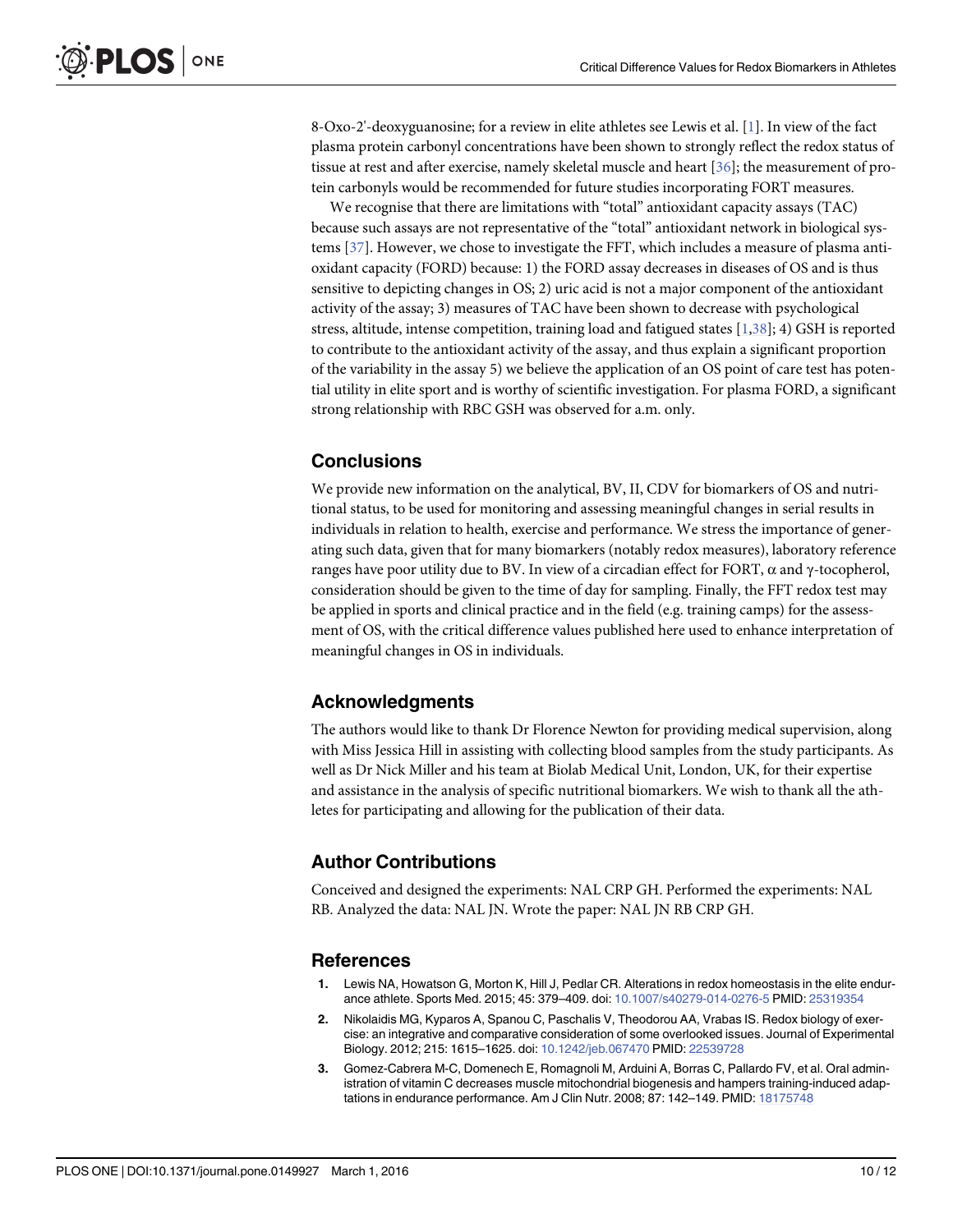- <span id="page-11-0"></span>[4.](#page-2-0) Ristow M, Zarse K, Oberbach A, Klöting N, Birringer M, Kiehntopf M, et al. Antioxidants prevent healthpromoting effects of physical exercise in humans. Proc Natl Acad Sci USA. 2009; 106: 8665–8670. doi: [10.1073/pnas.0903485106](http://dx.doi.org/10.1073/pnas.0903485106) PMID: [19433800](http://www.ncbi.nlm.nih.gov/pubmed/19433800)
- [5.](#page-2-0) Handayaningsih A-E, Iguchi G, Fukuoka H, Nishizawa H, Takahashi M, Yamamoto M, et al. Reactive oxygen species play an essential role in IGF-I signaling and IGF-I-induced myocyte hypertrophy in C2C12 myocytes. Endocrinology. 2011; 152: 912–921. doi: [10.1210/en.2010-0981](http://dx.doi.org/10.1210/en.2010-0981) PMID: [21239445](http://www.ncbi.nlm.nih.gov/pubmed/21239445)
- [6.](#page-2-0) Paulsen G, Hamarsland H, Cumming KT, Johansen RE, Hulmi JJ, Børsheim E, et al. Vitamin C and E supplementation alters protein signalling after a strength training session, but not muscle growth during 10 weeks of training. The Journal of Physiology. 2014; 592: 5391–5408. doi: [10.1113/jphysiol.2014.](http://dx.doi.org/10.1113/jphysiol.2014.279950) [279950](http://dx.doi.org/10.1113/jphysiol.2014.279950) PMID: [25384788](http://www.ncbi.nlm.nih.gov/pubmed/25384788)
- [7.](#page-2-0) Margonis K, Fatouros IG, Jamurtas AZ, Nikolaidis MG, Douroudos I, Chatzinikolaou A, et al. Oxidative stress biomarkers responses to physical overtraining: Implications for diagnosis. Free Radical Biology and Medicine. 2007; 43: 901–910. doi: [10.1016/j.freeradbiomed.2007.05.022](http://dx.doi.org/10.1016/j.freeradbiomed.2007.05.022) PMID: [17697935](http://www.ncbi.nlm.nih.gov/pubmed/17697935)
- [8.](#page-2-0) Knez WL, Jenkins DG, Coombes JS. The Effect of an Increased Training Volume on Oxidative Stress. Int J Sports Med. 2013. doi: [10.1055/s-0033-1333746](http://dx.doi.org/10.1055/s-0033-1333746)
- [9.](#page-2-0) Davison GW, Ashton T, Mceneny J, Young IS, Davies B, Bailey DM. Critical difference applied to exercise-induced oxidative stress: the dilemma of distinguishing biological from statistical change. J Physiol Biochem. 2012; 68: 377–384. doi: [10.1007/s13105-012-0149-z](http://dx.doi.org/10.1007/s13105-012-0149-z) PMID: [22298153](http://www.ncbi.nlm.nih.gov/pubmed/22298153)
- [10.](#page-2-0) Palmieri B, Sblendorio V. Oxidative stress tests: overview on reliability and use. Part I Eur Rev Med Pharmacol Sci. 2007; 11: 309–342. PMID: [18074940](http://www.ncbi.nlm.nih.gov/pubmed/18074940)
- [11.](#page-2-0) Kilk K, Meitern R, Härmson O, Soomets U, Hõrak P. Assessment of oxidative stress in serum by d-ROMs test. Free Radic Res. 2014; 48: 883–889. doi: [10.3109/10715762.2014.919390](http://dx.doi.org/10.3109/10715762.2014.919390) PMID: [24773038](http://www.ncbi.nlm.nih.gov/pubmed/24773038)
- [12.](#page-2-0) Lindschinger M, Nadlinger K, Adelwöhrer N, Holweg K, Wögerbauer M, Birkmayer J, et al. Oxidative stress: potential of distinct peroxide determination systems. Clin Chem Lab Med. 2004; 42: 907–914. doi: [10.1515/CCLM.2004.147](http://dx.doi.org/10.1515/CCLM.2004.147) PMID: [15387441](http://www.ncbi.nlm.nih.gov/pubmed/15387441)
- [13.](#page-2-0) Garelnabi MO, Brown WV, Le N-A. Evaluation of a novel colorimetric assay for free oxygen radicals as marker of oxidative stress. Clinical Biochemistry. 2008; 41: 1250–1254. doi: [10.1016/j.clinbiochem.](http://dx.doi.org/10.1016/j.clinbiochem.2008.07.009) [2008.07.009](http://dx.doi.org/10.1016/j.clinbiochem.2008.07.009) PMID: [18703037](http://www.ncbi.nlm.nih.gov/pubmed/18703037)
- 14. Abramson JL, Hooper WC, Jones DP, Ashfaq S, Rhodes SD, Weintraub WS, et al. Association between novel oxidative stress markers and C-reactive protein among adults without clinical coronary heart disease. Atherosclerosis. 2005; 178: 115–121. doi: [10.1016/j.atherosclerosis.2004.08.007](http://dx.doi.org/10.1016/j.atherosclerosis.2004.08.007) PMID: [15585208](http://www.ncbi.nlm.nih.gov/pubmed/15585208)
- [15.](#page-2-0) Pavlatou MG, Papastamataki M, Apostolakou F, Papassotiriou I, Tentolouris N. FORT and FORD: two simple and rapid assays in the evaluation of oxidative stress in patients with type 2 diabetes mellitus. Metab Clin Exp. 2009; 58: 1657–1662. doi: [10.1016/j.metabol.2009.05.022](http://dx.doi.org/10.1016/j.metabol.2009.05.022) PMID: [19604518](http://www.ncbi.nlm.nih.gov/pubmed/19604518)
- [16.](#page-2-0) Gizi A, Papassotiriou I, Apostolakou F, Lazaropoulou C, Papastamataki M, Kanavaki I, et al. Assessment of oxidative stress in patients with sickle cell disease: The glutathione system and the oxidantantioxidant status. Blood Cells, Molecules, and Diseases. 2011; 46: 220–225. doi: [10.1016/j.bcmd.](http://dx.doi.org/10.1016/j.bcmd.2011.01.002) [2011.01.002](http://dx.doi.org/10.1016/j.bcmd.2011.01.002) PMID: [21334230](http://www.ncbi.nlm.nih.gov/pubmed/21334230)
- [17.](#page-2-0) Catterson P, Moore B, Hodgson A, Lewis N, Newell J, Charles P. A case study of two premiership footballers with sickle cell trait using novel tests of redox homeostasis. British Journal of Sports Medicine. 2014; 48: 577–577. doi: [10.1136/bjsports-2014-093494.47](http://dx.doi.org/10.1136/bjsports-2014-093494.47)
- [18.](#page-2-0) Fraser CG. Biological variation: from principles to practice. AACC Press. Washington, DC; 2001.
- [19.](#page-2-0) Fraser CG. Reference change values. Clinical Chemistry and Laboratory Medicine. 50. doi: [10.1515/](http://dx.doi.org/10.1515/cclm.2011.733) [cclm.2011.733](http://dx.doi.org/10.1515/cclm.2011.733)
- [20.](#page-4-0) Mullins AL, van Rosendal SP, Briskey DR, Fassett RG, Wilson GR, Coombes JS. Variability in oxida-tive stress biomarkers following a maximal exercise test. Biomarkers. 2013; 18: 446-454. doi: [10.3109/](http://dx.doi.org/10.3109/1354750X.2013.810668) [1354750X.2013.810668](http://dx.doi.org/10.3109/1354750X.2013.810668) PMID: [23862764](http://www.ncbi.nlm.nih.gov/pubmed/23862764)
- [21.](#page-4-0) Bloomer RJ, Kabir MM, Marshall KE, Canale RE, Farney TM. Postprandial oxidative stress in response to dextrose and lipid meals of differing size. Lipids Health Dis. 2010; 9: 79. doi: [10.1186/1476-511X-9-](http://dx.doi.org/10.1186/1476-511X-9-79) [79](http://dx.doi.org/10.1186/1476-511X-9-79) PMID: [20663187](http://www.ncbi.nlm.nih.gov/pubmed/20663187)
- [22.](#page-4-0) Schwarz KB. Oxidative stress during viral infection: a review. Free Radical Biology and Medicine. 1996; 21: 641–649. PMID: [8891667](http://www.ncbi.nlm.nih.gov/pubmed/8891667)
- [23.](#page-4-0) Le Lay S, Simard G, Martinez MC, Andriantsitohaina R. Oxidative Stress and Metabolic Pathologies-From an Adipocentric Point of View. Oxidative Medicine and Cellular Longevity. Hindawi Publishing Corporation; 2014;: 1–18. doi: [10.1155/2014/908539](http://dx.doi.org/10.1155/2014/908539)